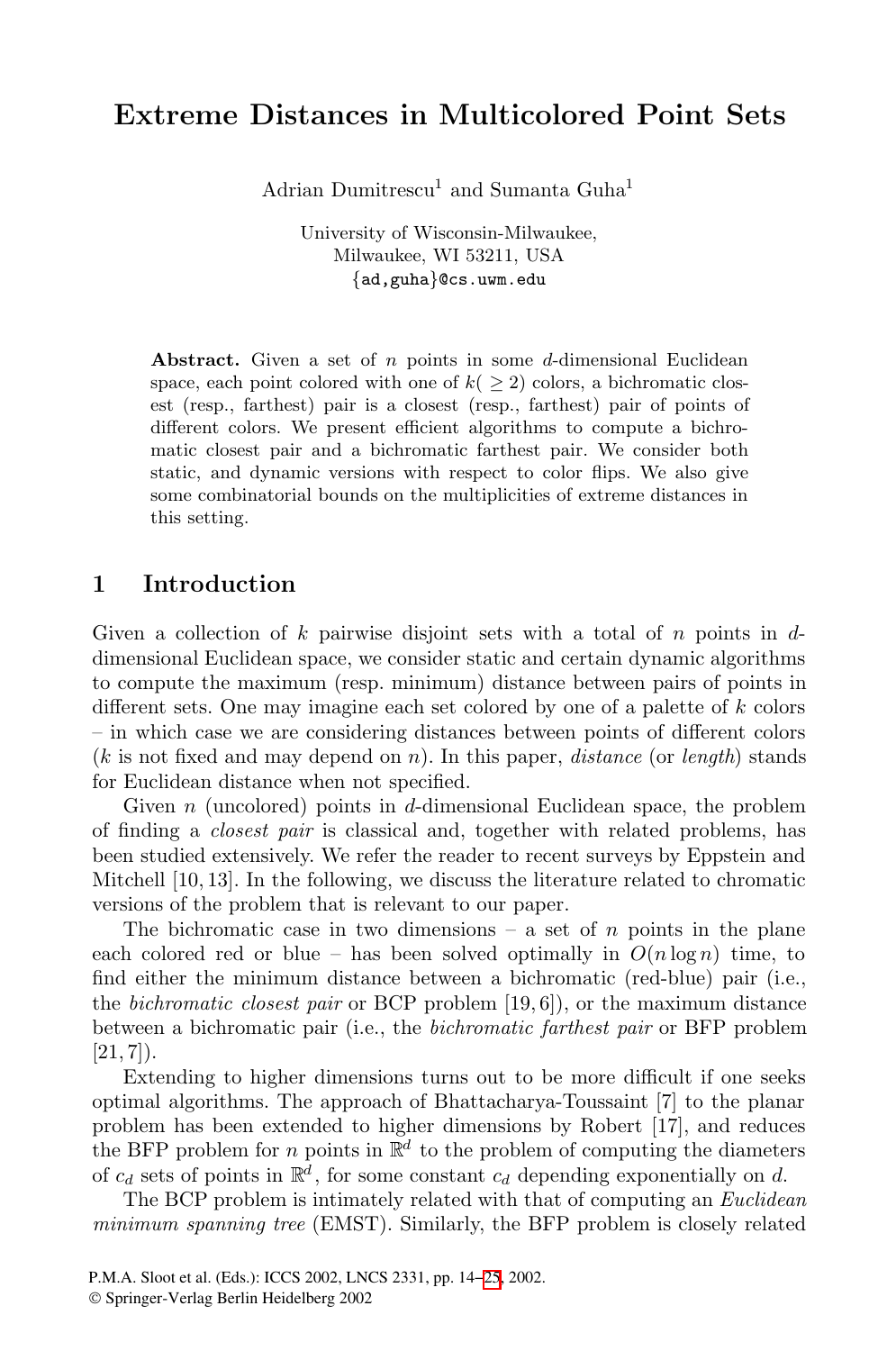with that of computing an *Euclidean maximum spanning tree* (EXST). It is not difficult to verify that an EMST of a set of points each colored red or blue contains at least one edge joining a bichromatic closest pair, so after an EMST computation the BCP problem can be solved in further linear time. In the opposite direction Agarwal et al [1] show that if the BCP problem for a set of *n* red or blue points in  $\mathbb{R}^d$  can be solved in time  $T_d^{\min}(2, n)$ , then an EMST of *n* points in  $\mathbb{R}^d$  can be computed in time  $O(T_d^{\min}(2,n)\log^d n)$ . Their result is improved by Krznaric and Levcopoulos [12], where the authors show that the problem of computing an EMST and the BCP problem are, in fact, equivalent to within a constant factor.

Dynamic versions of the (uncolored) closest and farthest pairs problem, especially the former – the setting being an uncolored point set subject to insertion and deletion – have been of considerable interest as well and the literature is extensive. We refer the reader to a recent paper by Bespamyatnikh and the bibliography therein [5]. Dynamic versions of the bichromatic closest and farthest pairs problem have been studied as well [8, 9, 22], again from the point of view of inserting into and deleting from a point set. The best update times are polynomial in the current size of the point set.

In this paper we consider both static and dynamic bichromatic closest and farthest pairs problems, in the multicolor setting. In the dynamic case, the point set itself is fixed, but points change their color. To our knowledge ours is the first paper to consider this restricted dynamism and, not surprisingly, our update times are superior to and our algorithms less complicated than the best-known ones for the more general problem mentioned above where points themselves may be inserted and deleted.

Specifically, the input to our problem is a set of *n* points in  $\mathbb{R}^d$ , at *fixed* locations, colored using a palette of *k* colors, and the goal is to compute (resp., dynamically maintain after each color flip) a bichromatic closest pair and a bichromatic farthest pair (if exists).

The algorithms for the static version and the preprocessing involved in our dynamic algorithms are essentially EMST and EXST computations, so it is relevant to briefly discuss the current best-known times for these.

### EMST and EXST Computations

Given a set *S* of *n* points in  $\mathbb{R}^d$ , an EMST (resp., EXST) is a spanning tree of *S* whose total edge length is minimum (resp., maximum) among all spanning trees of *S*, where the length of an edge is the Euclidean distance between its endpoints.

For two dimensions  $(d = 2)$ , an optimal  $O(n \log n)$  time algorithm to compute the EMST of  $n$  points is given by Shamos and Hoey [19]. Agarwal et al [1] show how to compute an EMST in *d* dimensions, for arbitrary *d*, in randomized expected time  $O((n \log n)^{4/3})$  for  $d = 3$ , or deterministically in time  $O(n^{2-\alpha_{\epsilon,d}})$ for  $d \ge 4$  and any fixed  $\epsilon > 0$  (here  $\alpha_{\epsilon,d} = \frac{2}{\lceil d/2 \rceil + 1 + \epsilon}$ ). See also the two surveys mentioned above.

Monma et al [14] provide an optimal  $O(n \log n)$  time algorithm for EXST computation in the plane. In higher dimensions, Agarwal et al [2] present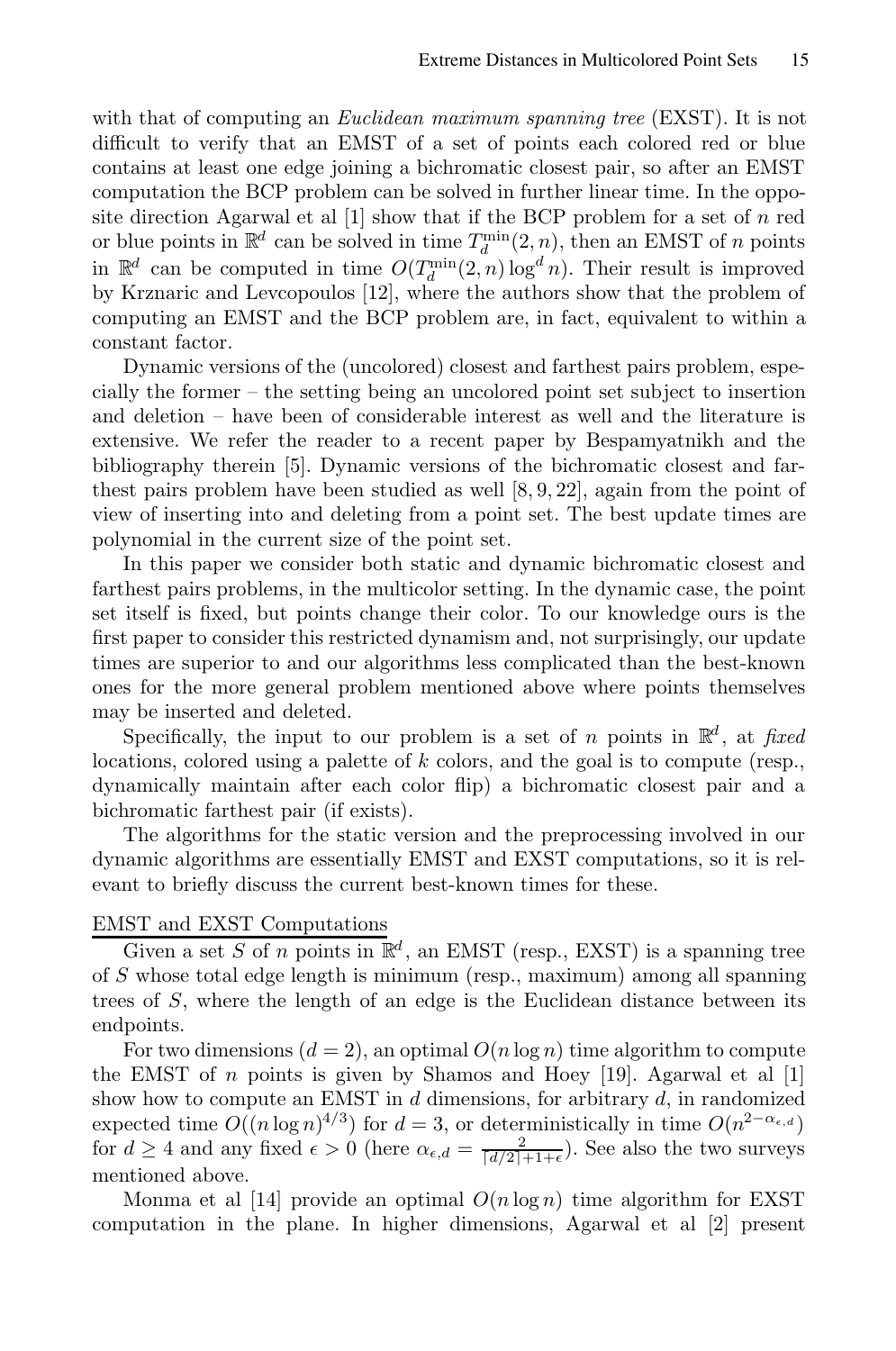subquadratic-time algorithms, based on efficient methods to solve the BFP problem: a randomized algorithm with expected time  $O(n^{4/3} \log^{7/3} n)$  for  $d = 3$ , and  $O(n^{2-\alpha_{\epsilon,d}})$  for  $d \geq 4$  and any fixed  $\epsilon > 0$  (here  $\alpha_{\epsilon,d} = \frac{2}{\lceil d/2 \rceil + 1 + \epsilon}$ ). See also [10, 13].

*Summary of Our Results.* In this paper, we obtain several results on the theme of computing extreme distances in multicolored point sets, including:

- **(1)** We relate the various time complexities of computing extreme distances in multicolored point sets in  $\mathbb{R}^d$  with the time complexities for the bichromatic versions. We also discuss an extension of this problem for computing such extreme distances over an arbitrary set of color pairs.
- **(2)** We show that the bichromatic closest (resp. farthest)pair of points in a multicolored point set in  $\mathbb{R}^d$  can be maintained under dynamic color changes in logarithmic time and linear space after suitable preprocessing. These algorithms can, in fact, be extended to maintaining the bichromatic edge of minimum (resp., maximum) weight in an undirected weighted graph with multicolored vertices, when vertices dynamically change color.
- **(3)** We present combinatorial bounds on the maximum number of extreme distances in multicolored planar point sets. Our bounds are tight up to multiplicative constant factors.

# **2 Algorithmic Implications on Computing Extreme Distances**

We begin with a simple observation:

**Observation 1.** *Let S be a set of points in an Euclidean space, each colored with one of k colors. Then the Euclidean minimum spanning tree (EMST) of S contains at least one edge joining a bichromatic closest pair. Similarly, the Euclidean maximum spanning tree (EXST) of S contains at least one edge joining a bichromatic farthest pair.*

*Proof.* Assume that the minimum distance between a bichromatic pair from *S*, say between points  $p$  and  $q$ , is strictly smaller than that of each bichromatic edge (i.e., an edge joining points of different color) of the EMST  $T$  of  $S$ . Consider the unique path in  $T$  between  $p$  and  $q$ . Since  $p$  and  $q$  are of different colors there exists a bichromatic edge *rs* on this path. Exchanging edge *rs* for *pq* would reduce the cost of *T*, which is a contradiction.

The proof that the EXST of *S* contains at least one edge joining a bichromatic farthest pair is similar. Π

In the static case, the only attempt (that we know of) to extend to the multicolor version, algorithms for the bichromatic version, appears in [3]. The authors present algorithms based on Voronoi diagrams computation, for the bichromatic closest pair  $(BCP)$  problem in the plane – in the multicolor setting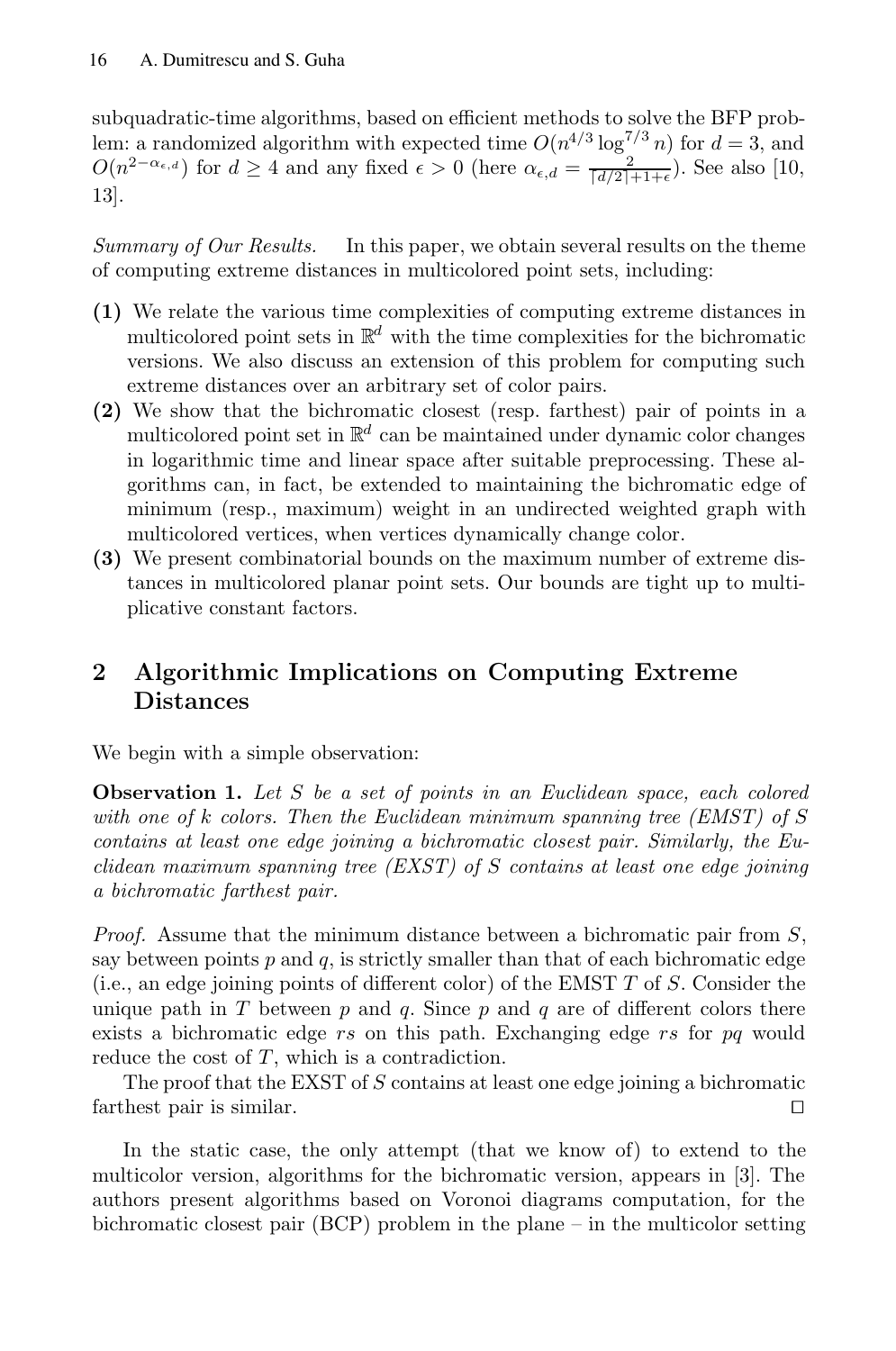– that run in optimal  $O(n \log n)$  time. In fact, within this time, they solve the more general *all bichromatic closest pairs problem* in the plane, where for each point, a closest point of different color is found. However the multicolor version of the BFP problem does not seem to have been investigated.

Let us first notice a different algorithm to solve the BCP problem within the same time bound, based on Observation 1. The algorithm first computes an EMST of the point set, and then performs a linear scan of its edges to extract a bichromatic closest pair. The same approach solves the BFP problem, and these algorithms generalize to higher dimensions. Their running times are dominated by EMST (resp., EXST) computations.

Next we consider the following generalization of this class of proximity problems. Instead of asking for the maximum (resp. minimum) distance between all pairs of points of different colors, we restrict the sets of pairs. To be precise, let *G* be an arbitrary graph on *k* vertices  $\{S_1, \ldots, S_k\}$ , where  $S_i$ ,  $(i = 1, \ldots, k)$ are the *k* sets, of different colors, comprising a total of *n* points. This extension of the BCP problem asks for a pair of points  $p_i \in S_i$ ,  $p_j \in S_j$  which realize a minimum distance over all pairs  $S_i \sim_G S_j$ . There is an analogous extension of the BFP problem.

**Lemma 1.** *The edge set of a graph on k vertices can expressed as a union of the sets of edges of less than k complete bipartite graphs on the same set of k vertices. This bound cannot be improved apart from a multiplicative constant. Moreover each such bipartition can be generated in linear time.*

*Proof.* Let  $V = \{0, \ldots, k-1\}$  be the vertex set of *G*. For  $i = 0, \ldots, k-2$ , let  $A_i = \{i\}$  and  $B_i = \{j \in \{i+1, ..., k-1\} \mid i \sim_G j\}$  specify the bipartitions. Clearly each edge of *G* belongs to at least one complete bipartite graphs above. Also all edges of these bipartite graphs are present in *G*. One can easily see that certain sparse graphs (e.g  $C_k$ , the cycle on k vertices) require  $\Omega(k)$  complete bipartite graphs in a decomposition. - $\Box$ 

Lemma 1 offers algorithms for solving the extended versions of the BCP (resp., BFP) problem by making  $O(k)$  calls to an algorithm which solves the corresponding bichromatic version.

Putting together the above facts we can relate the time complexities for computing extreme distances in bichromatic and multichromatic point sets. However, it is convenient first to define some notation.

Let  $T_d^{EMST}(n)$  denote the best-known worst-case time to compute an EMST of *n* points lying in *d*-dimensional Euclidean space, and  $T_d^{EXST}(n)$  denote the analogous time complexity to compute an EXST (see Section 1 for a discussion of these times). Let  $T_d^{\min}(k, n)$  denote the best of the worst-case time complexities of known algorithms to solve the BCP problem for *n* points of at most *k* different colors lying in *d*-dimensional Euclidean space. Let  $T_d^{\max}(k, n)$  denote the analogous time complexity for the BFP problem. Let  $E_d^{\min}(k, n)$  (resp.,  $E_d^{\max}(k, n)$ ) be the analogous time complexities for the extended versions of the BCP (resp., BFP) problem.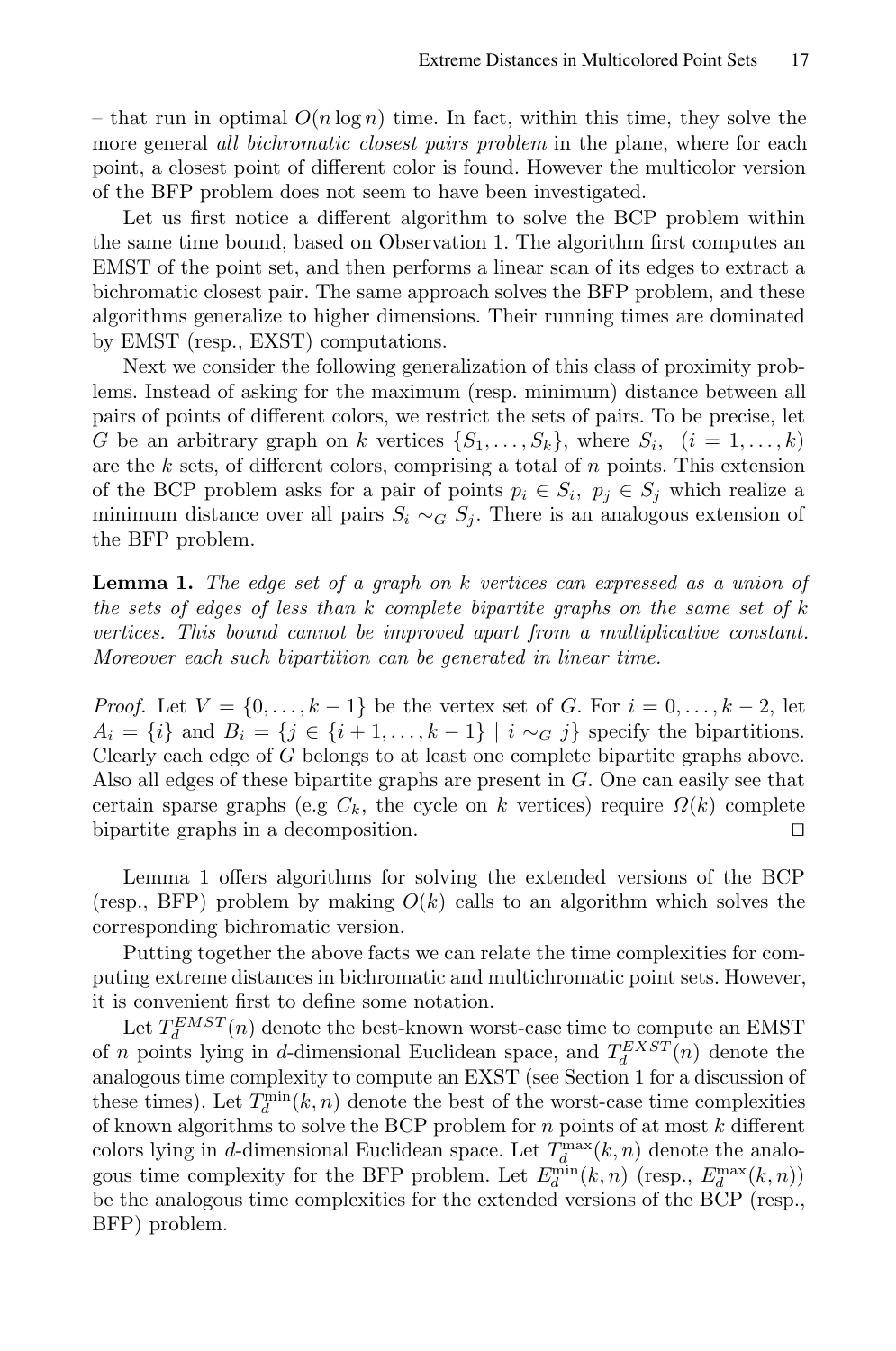**Theorem 1.** *The following relations hold between various time complexities:*

 $(i)$   $T_d^{\min}(k, n) = O(T_d^{\min}(2, n)) = O(T_d^{EMST}(n)).$  $(iii)$   $T_d^{\max}(k, n) = O(T_d^{\max}(2, n)) = O(T_d^{\max}(n)) = O(T_d^{EXST}(n)).$  $(iii)$   $E_d^{\min}(k, n) \leq O(k \cdot T_d^{\min}(2, n)).$  $(iv)$   $E_d^{\max}(k, n) \leq O(k \cdot T_d^{\max}(2, n)).$ 

The algorithms implied by  $(iii)$  and  $(iv)$  represent improvements over the corresponding straightforward  $O(dn^2)$  time algorithms (which look at all pairs of points), when *k* is not too large. For example, when  $k = \sqrt{n}$  and  $d = 4$ , the algorithm for the extended version of the BCP would run in  $o(n^2)$  time (making use of the algorithm in [1] for the bichromatic version).

For purpose of comparison, we present another approach based on graph decomposition. As usual, denote by  $K_n$  the complete graph on  $n$  vertices, and by  $K_{m,n}$  the complete bipartite graph on m and n vertices.

**Lemma 2.** *The edge set of the complete graph on k vertices can expressed as a union of the sets of edges of* log *<sup>k</sup> complete bipartite graphs on the same set of k vertices. Moreover each such bipartition can be generated in linear time.*

*Proof.* Put  $l = \lceil \log k \rceil$ ; *l* represents the number of bits necessary to represent in binary all integers in the range  $\{0, \ldots, k-1\}$ . For any such integer *j*, let *j<sub>i</sub>* be its *i*-th bit. We assume that the vertex set of the complete graph is  $\{0, \ldots, k-1\}$ . For  $i = 1, \ldots, l$ , let  $A_i = \{j \in \{0, \ldots, k-1\} \mid j_i = 0\}$  and  $B_i = \{j \in \{0, \ldots, k-1\} \mid j_i = 0\}$  $1\}$  |  $j_i = 1$ } specify the bipartitions. It is easy to see that each edge of the complete graph belongs to at least one complete bipartite graphs above. Also all edges of these bipartite graphs are present in the complete graph, which concludes the proof.  $\Box$ 

Lemma 2 offers us an algorithm for solving the BCP (resp. BFP) problem by making  $O(\log k)$  calls to an algorithm which solves the corresponding bichromatic version. The algorithm in [3], as well as ours at the beginning of this section, have shown that  $T_2^{\min}(k, n) = O(n \log n)$ . Using Lemma 2, we get an algorithm for the BCP (resp., BFP) problem which runs in  $O(T_d^{\min}(2, n) \log k)$  time  $(\text{resp., } O(T_d^{\max}(2, n) \log k) \text{ time in } d \text{ dimensions, e.g., in only } O(n \log n \log k) =$  $O(n \log^2 n)$  time in the plane.

### **3 Dynamic color changes**

The input to our problem is a set of *n* points in  $\mathbb{R}^d$ , at *fixed* locations, colored using a palette of *k* colors, and we maintain a bichromatic closest and a bichromatic farthest pair (if exists) as each change of a point color is performed. This, of course, maintains the distance between such pairs as well. When the point set becomes monochromatic that distance becomes  $\infty$  and no pair is reported. Both our algorithms to maintain the bichromatic closest and farthest pairs run in logarithmic time and linear space after suitable preprocessing. These algorithms can, in fact, be extended to maintaining the bichromatic edge of minimum (resp.,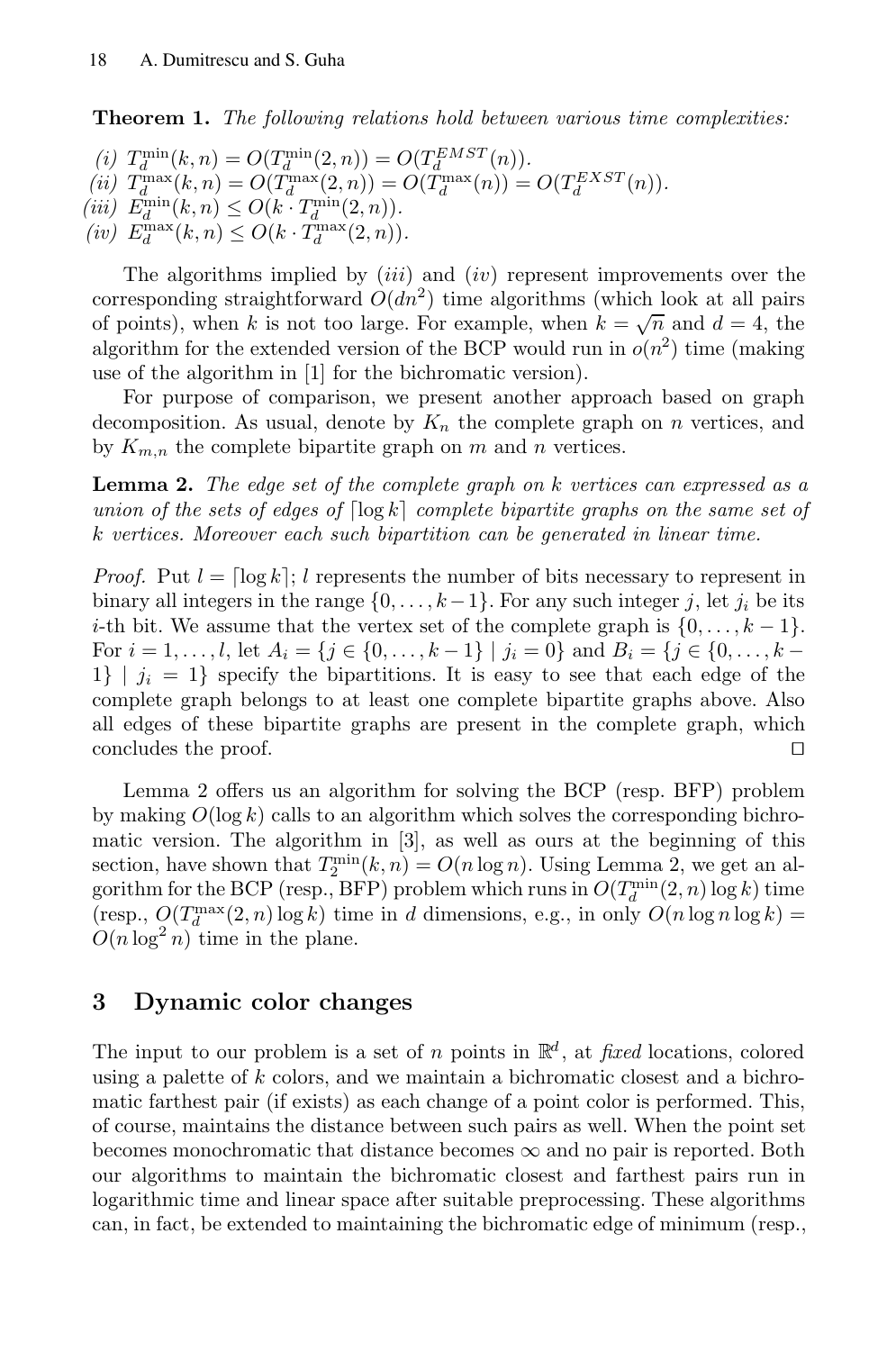maximum) weight in an undirected weighted graph with multicolored vertices, when vertices dynamically change color. We first address the closest pair problem which is simpler.

#### **3.1 Closest Pair**

Our approach is based on the above observation. In the preprocessing step, compute *T*, an EMST of the point set, which takes  $T_d^{EMST}(n)$  time. Insert all bichromatic edges in a minimum heap *H* with the Euclidean edge length (or its square) as a key. Maintain a list of pointers from each vertex (point) to elements of *H* that are bichromatic edges adjacent to it in *T*. In the planar case, the maximum degree of a vertex in *T* is at most 6. In *d* dimensions, it is bounded by  $c_d$ , a constant depending exponentially on *d* [18]. Thus the total space is  $O(n)$ .

To process a color change at point  $p$ , examine the (at most  $c_d$ ) edges of *T* adjacent to *p*. For each such edge, update its bichromatic status, and consequently that edge may get deleted from or inserted into *H* (at this step we use the pointers to the bichromatic edges in  $H$  adjacent to  $p$ ). The edge with a minimum key value is returned, which completes the update. When the set becomes monochromatic (i.e., the heap becomes empty),  $\infty$  is returned as the minimum distance. Since there are at most  $c_d$  heap operations, the total update time  $U(n) = O(\log n)$ , for any fixed d. We have:

**Theorem 2.** *Given a multicolored set of n points in*  $\mathbb{R}^d$ , *a bichromatic closest pair can be maintained under dynamic color changes in O*(log *n*) *update time,*  $a$ *fter*  $O(T_d^{EMST}(n))$  *time preprocessing, and using*  $O(n)$  *space.* 

#### **3.2 Farthest Pair**

We use a similar approach of computing an EXST of the point set and maintaining its subset of bichromatic edges for the purpose of reporting one of maximum length, based again on the observation made above. However, in this case matters are complicated by the fact that the maximum degree of *T* may be arbitrarily large and, therefore, we need new data structures and techniques.

In the preprocessing step, compute  $T$ , an EXST of the point set, which takes  $T_d^{EXST}(n)$  time. View *T* as a rooted tree, such that for any non-root node *v*,  $p(v)$  is its parent in *T*. Conceptually, we are identifying each edge  $(v, p(v))$  of *T* with node *v* of *T*. Consider  $[k] = \{1, 2, ..., k\}$  as the set of colors. The algorithm maintains the following data structures:

- For each node  $v \in T$ , a balanced binary search tree  $C_v$ , called the *color tree at v*, with node keys the set of colors of children of *v* in *T*. For example if node  $v$  has 10 children colored by 3, 3, 3, 3, 5, 8, 8, 9, 9, 9,  $C_v$  has 4 nodes with keys 3*,* 5*,* 8*,* 9.
- **–** For each node *<sup>v</sup>* <sup>∈</sup> *<sup>T</sup>* and for each color class *<sup>c</sup>* of the children of *<sup>v</sup>*, a maxheap  $H_{v,c}$  containing edges (keyed by length) to those children of *v* colored *c*. In the above example, these heaps are  $H_{v,3}, H_{v,5}, H_{v,8}, H_{v,9}$ . The heaps  $H_{v,c}$  for the color classes of children of *v* are accessible via pointers at nodes of  $C_v$ .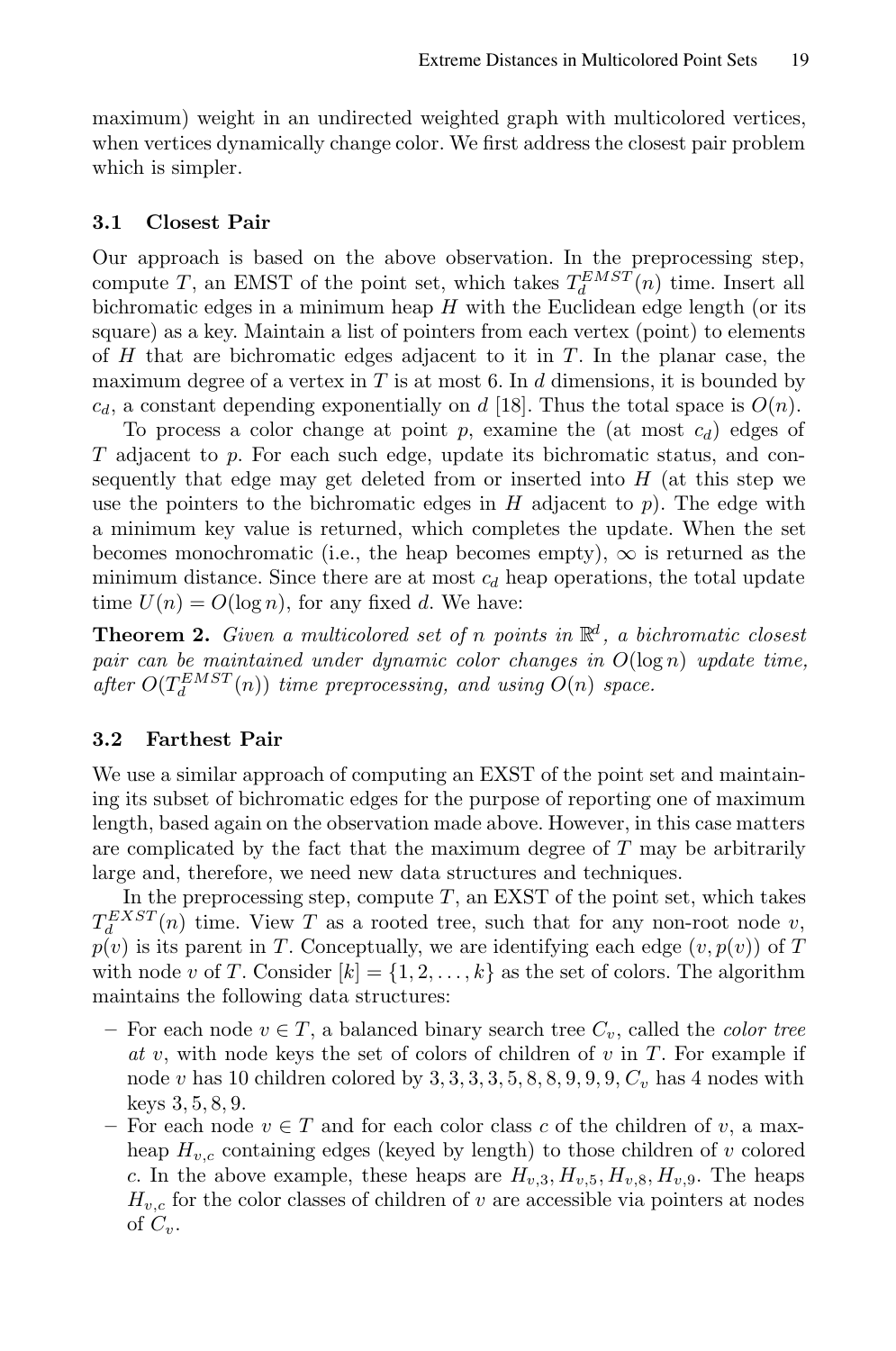**–** A max-heap *H* containing a subset of bichromatic edges of *T*. In particular, for each node *v* and for each color class *c*, *distinct* from that of *v*, of the children of *v*, *H* contains one edge of maximum length from *v* to a child of color *c*. In other words, for each node *v* and each color *c* distinct from that of *v*, *H* contains one maximum length edge in  $H_{v,c}$ . For each node *v* (of color *c*), pointers to  $C_v$ , to the edge  $(v, p(v))$  in *H* (if it exists there) and in  $H_{p(v),c}$ are maintained.

The preprocessing step computes  $C_v$  and  $H_{v,c}$ , for each  $v \in T$  and  $c \in [k]$ , as well as  $H$ , in  $O(n \log n)$  total time. The preprocessing time-complexity is clearly dominated by the tree computation, thus it is  $O(T_d^{EXST}(n))$ .

Next we discuss how, after a color change at some point *v*, the data structures are updated in  $O(\log n)$  time. Without loss of generality assume that *v*'s color changes from 1 to 2. Let  $u = p(v)$  and let *j* be the color of *u*. Assume first that *v* is not the root of *T*.

**Step 1.** Search for colors 1 and 2 in  $C_u$  and locate  $H_{u,1}$  and  $H_{u,2}$ . Let  $e_1$  (resp.  $(e_2)$  be the maximum length edge in  $H_{u,1}$  (resp.  $H_{u,2}$ ). Recall that if any of these two edges is bichromatic, it also appears in *H*. Vertex *v* (edge (*u, v*)) is deleted from  $H_{u,1}$  and inserted into  $H_{u,2}$ . The maximum is recomputed in  $H_{u,1}$  and  $H_{u,2}$ . If  $j = 1$ , the maximum edge in  $H_{u,2}$  updates the old one in *H* (i.e.  $e_2$  is deleted from *H* and the maximum length edge in  $H_{u,2}$  is inserted into *H*). If  $j = 2$ , the maximum edge in  $H_{u,1}$  updates the old one in *H* (i.e.  $e_1$  is deleted from *H* and the maximum length edge in  $H_{u,1}$  is inserted into *H*). If  $j > 2$ , both maximum edges in  $H_{u,1}$  and  $H_{u,2}$  update the old ones in  $H$ .

**Step 2.** Search for colors 1 and 2 in  $C_v$  and locate  $H_{v,1}$  and  $H_{v,2}$ . The maximum edge of  $H_{v,1}$  is inserted into *H*, and the maximum edge of  $H_{v,2}$  is deleted from *H*. Finally, the maximum bichromatic edge is recomputed in *H* and returned, which completes the update.

If *v* is the root of *T*, Step 1 in the above update sequence is simply omitted. One can see that the number of tree search and heap operations is bounded by a constant, thus the update time is  $U(n) = O(\log n)$ .

The total space used by the data structure is clearly  $O(n)$  and we have:

**Theorem 3.** *Given a multicolored set of n points in*  $\mathbb{R}^d$ , a bichromatic farthest *pair can be maintained under dynamic color changes in O*(log *n*) *update time,*  $\tilde{I}_{after}$   $O(T_d^{EXST}(n))$  *time preprocessing, and using*  $O(n)$  *space.* 

*Remark 1.* As the approach for maintaining the farthest pair under dynamic color flips is more general, it applies to closest pair maintenance as well. Therefore, since the complexity of the first (simpler)approach to maintaining the closest pair increases exponentially with *d*, one may choose among these two depending on how large *d* is.

We further note that we have implicitly obtained an algorithm to maintain a bichromatic edge of minimum (resp., maximum) weight in general graphs.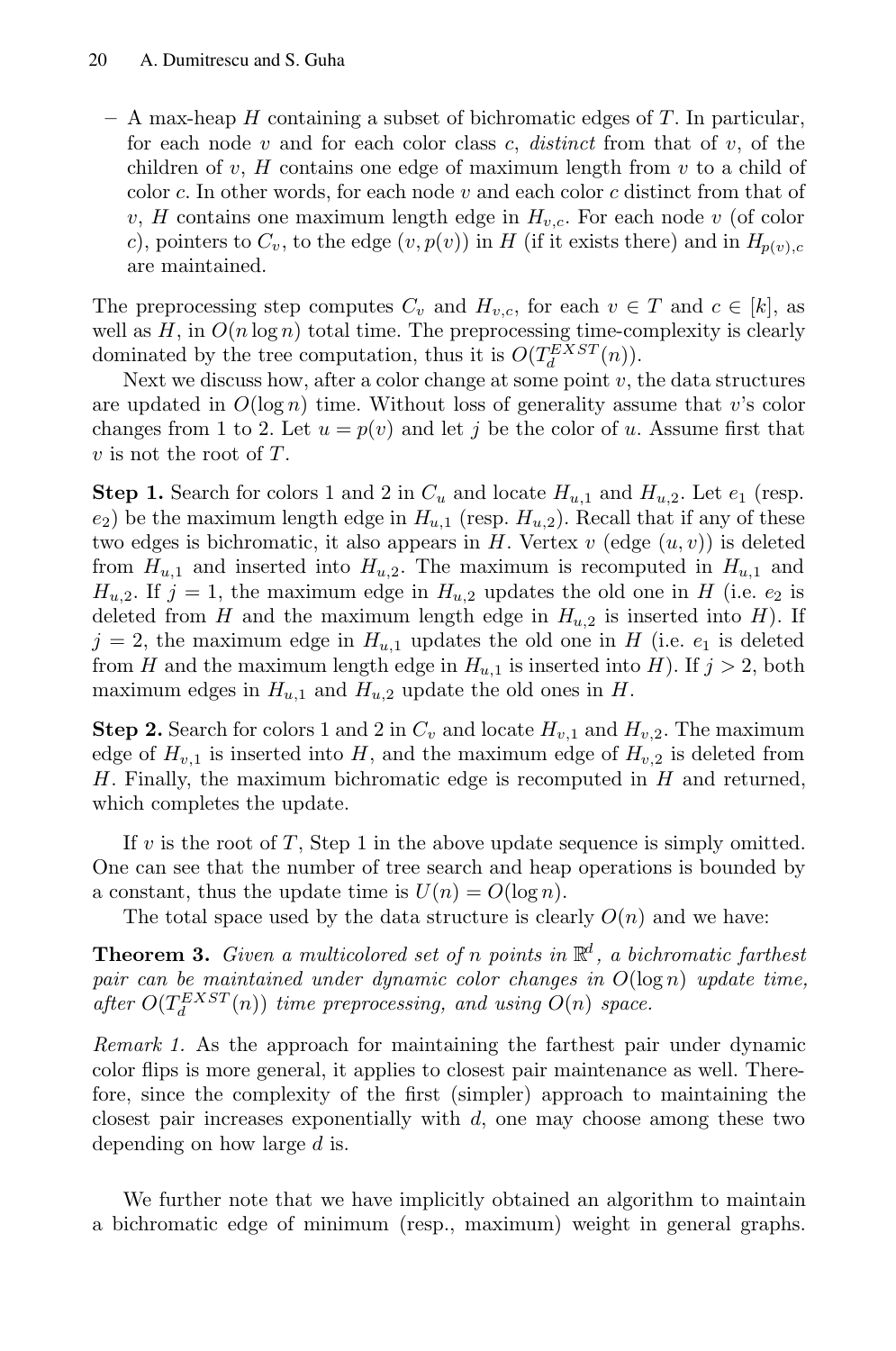Specifically, let  $G = (V, E)$ ,  $|V| = n$ ,  $|E| = m$  be an undirected weighted graph whose vertices are *k*-colored, and  $T^{MST}(n,m)$  be the time complexity of a minimum spanning tree computation on a graph with *n* vertices and *m* edges. Since for arbitrary graphs, the time complexity of a minimum spanning tree computation is the same as that of a maximum spanning tree computation, we have:

**Theorem 4.** *Given an undirected weighted graph on n multicolored vertices with m edges, a bichromatic edge of minimum (resp., maximum) weight can be maintained under dynamic color changes in O*(log *n*) *update time, after*  $O(T^{MST}(n,m))$  *time preprocessing, and using*  $O(n)$  *space.* 

**Open Problem.** Given a multicolored set of *n* points in  $\mathbb{R}^d$ , a *bichromatic Euclidean spanning tree* is an Euclidean spanning tree where each edge joins points of different colors. Design an efficient algorithm to maintain a minimum bichromatic Euclidean spanning tree when colors change dynamically. Note that it may be the case that all its edges change after a small number of color flips.

## **4 Combinatorial Bounds in the Plane**

In this section, we present some combinatorial bounds on the number of extreme distances in multicolored planar point sets. We refer the reader to [11] for such bounds in the bichromatic case in three dimensions.

Let  $f_d^{\min}(k, n)$  be the maximum multiplicity of the minimum distance between two points of different colors, taken over all sets of *n* points in  $\mathbb{R}^d$  colored by *k* colors. Similarly, let  $f_d^{\max}(k, n)$  be the maximum multiplicity of the maximum distance between two points of different colors, taken over all sets of *n* points in  $\mathbb{R}^d$  colored by *k* colors. For simplicity, in the monochromatic case, the argument which specifies the number of colors will be omitted.

A *geometric graph*  $G = (V, E)$  [16] is a graph drawn in the plane so that the vertex set *V* consists of points in the plane and the edge set *E* consists of straight line segments between points of *V* .

### **4.1 Minimum Distance**

It is well known that in the monochromatic case,  $f_2^{\min}(n) = 3n - o(n)$  (see [16]). In the multicolored version, we have

**Theorem 5.** *The maximum multiplicity of a bichromatic minimum distance in multicolored point sets*  $(k \geq 2)$  *in the plane satisfies* 

 $(i)$  2*n* − *o*(*n*) ≤  $f_2^{\min}(2, n) \le 2n - 4$ .  $(iii)$  *For*  $k \neq 2$ ,  $3n - o(n) \leq f_2^{\min}(k, n) \leq 3n - 6$ *.* 

*Proof.* Consider a set *P* of *n* points such that the minimum distance between two points of different colors is 1. Connect two points in *P* by a straight line segment, if they are of different colors and if their distance is exactly 1. We obtain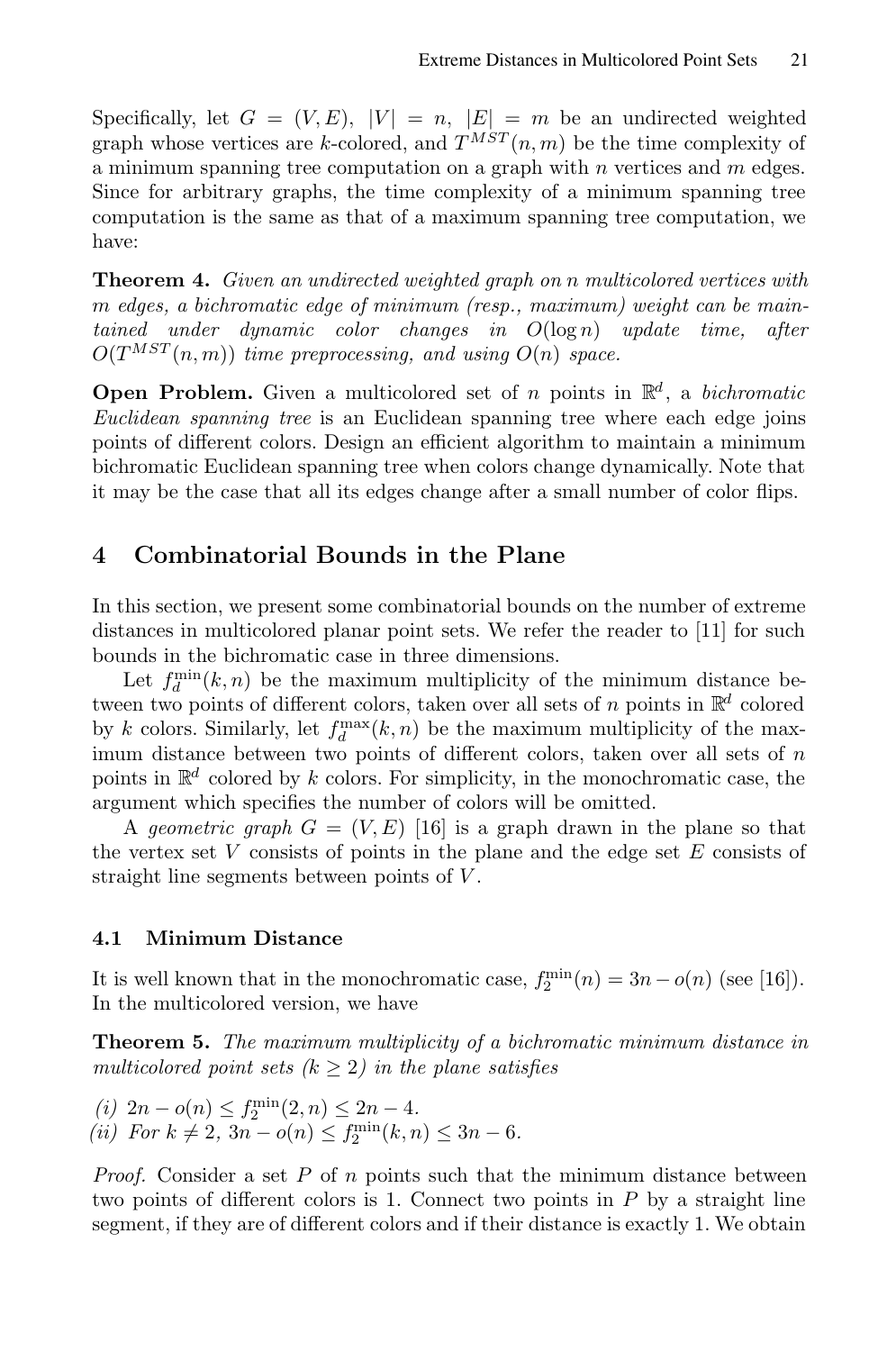a geometric graph *G*. It is easy to see that no two such segments can cross: if there were such a crossing, the resulting convex quadrilateral would have a pair of bichromatic opposite sides with total length strictly smaller than of the two diagonals which create the crossing; one of these sides would then have length strictly smaller than 1, which is a contradiction. Thus *G* is planar. This yields the upper bound in  $(ii)$ . Since in  $(i)$ ,  $G$  is also bipartite, the upper bound in  $(i)$  $\sqrt{n/2}$  by  $\sqrt{n/2}$  square grid, and place about  $n/2$  blue points in the centers of is also implied. To show the lower bound in  $(i)$ , place about  $n/2$  red points in a the squares of the above red grid. To show the lower bound in (*ii*), it is enough to do so for  $k = 3$  (for  $k > 3$ , recolor  $k - 3$  of the points using a new color for each of them). Consider a hexagonal portion of the hexagonal grid, in which we color consecutive points in each row with red, blue and green, red, blue, green, etc., such that the (at most  $6$ ) neighbors of each point are colored by different colors. The degree of all but  $o(n)$  of the points is 6 as desired.  $\Box$ 

### **4.2 Maximum Distance**

Two edges of a geometric graph are said to be *parallel*, if they are opposite sides of a convex quadrilateral. We will use the following result of Valtr to get a linear upper bound on  $f_2^{\max}(n)$ .

**Theorem 6.** (Valtr [23]) Let  $l \geq 2$  be a fixed positive integer. Then any geo*metric graph on n vertices with no l pairwise parallel edges has at most*  $O(n)$ *edges.*

It is well known that in the monochromatic case (here  $f_d^{\max}(n)$  is the maximum multiplicity of the diameter),  $f_2^{\max}(n) = n$ , (see [16]). In the multicolored version, we have

**Theorem 7.** *The maximum multiplicity of a bichromatic maximum distance in multicolored point sets*  $(k \geq 2)$  *in the plane satisfies* 

$$
f_2^{\max}(k,n) = \Theta(n).
$$

*Proof.* For the lower bound, place  $n-1$  points at distance 1 from a point p in a small circular arc centered at *p*. Color *p* with color 1 and the rest of the points arbitrarily using up all the colors in {2*,...,k*}. The maximum bichromatic distance occurs  $n-1$  times in this configuration.

Next we prove the upper bound. Consider a set *P* of *n* points such that the maximum distance between two points of different colors is 1. Connect two points in *P* by a straight line segment, if they are of different colors and if their distance is exactly 1. We obtain a geometric graph  $G = (V, E)$ . We claim that *G* has no 4 pairwise parallel edges. The result then follows by Theorem 6 above.

Denote by  $c(v)$  the color of vertex  $v, v \in V$ . For any edge  $e = \{u, v\}, u, v \in V$ , let the *color set* of its endpoints be  $A_e = \{c(u), c(v)\}\)$ . Assume for contradiction that *G* has a subset of 4 pairwise parallel edges  $E' = \{e_1, e_2, e_3, e_4\}$ . Without loss of generality, we may assume  $e_1$  is horizontal. Consider two parallel edges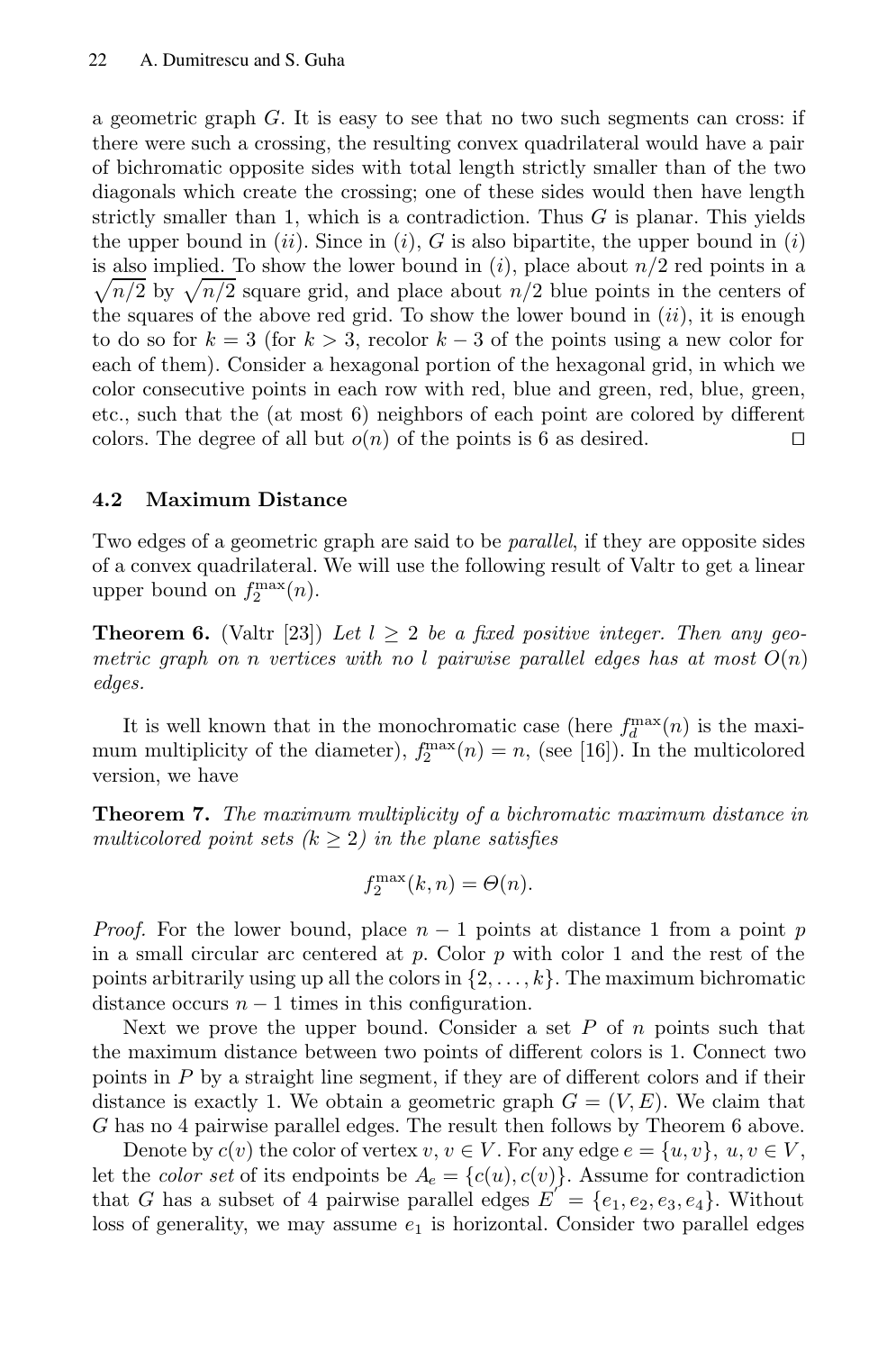$e_i, e_j \in E'$ ,  $(i \neq j)$ . Let  $\Delta_{ij}$  be the triangle obtained by extending  $e_i$  and  $e_j$ along their supporting lines until they meet. Let  $\alpha_{ij}$  be the (interior) angle of  $\Delta_{ij}$  corresponding to this intersection. (If the two edges are parallel in the strict standard terminology,  $\Delta_{ij}$  is an infinite strip and  $\alpha_{ij} = 0$ .) The *circular sequence* (resp. *circular color sequence*) of  $e_i, e_j$  is the sequence of their four endpoints (resp. their colors), when the corresponding convex quadrilateral is traversed (in clockwise or counterclockwise order) starting at an arbitrary endpoint. Note that this sequence is not unique, but is invariant under circular shifts.

We make several observations:

(i) For all  $i, j \in \{1, 2, 3, 4\}$ ,  $i \neq j$ ,  $\alpha_{ij} < 60^{\circ}$ . Refer to Figure 1: the supporting lines of the two edges  $e_i = BD$  and  $e_j = CE$  intersect in *A*, where  $\angle A = \alpha_{ij}$ . Assume for contradiction that  $\alpha_{ij} \geq 60^{\circ}$ . Then one of the other two angles of  $\Delta_{ij}$  = *ABC*, say ∠*B*, is at most 60°. Put  $x = |BC|$ ,  $y = |AC|$ . We have  $x \geq y > 1$ , thus  $c(B) = c(C)$ . Hence *CD* and *BE* are bichromatic and  $|CD|$  +  $|BE| > |BD| + |CE| = 2$ . So at least one of *CD* or *BE* is longer than 1, which is a contradiction. As a consequence, all edges in  $E'$  have slopes in the interval  $(-\tan 60^\circ, +\tan 60^\circ) = (-\sqrt{3}, +\sqrt{3})$ , in particular no two endpoints of an edge in *E*<sup> $\prime$ </sup> have the same *x*-coordinate. For  $e_i \in E$ <sup> $\prime$ </sup>, denote by  $l_i$  (resp. *r<sub>i</sub>*), its left (resp. right) endpoint. We say that  $e_i \in E'$  is *of type*  $(c(l_i), c(r_i))$ .

(ii) If the circular color sequence of  $e_i, e_j$  is  $\langle c_1, c_2, c_3, c_4 \rangle$ , then either  $c_1 = c_3$  or  $c_2 = c_4$ . For, if neither of these is satisfied, the lengths of the two diagonals of the corresponding convex quadrilateral would sum to more than 2, so one of these diagonals would be a bichromatic edge longer than 1, giving a contradiction.

(iii) The circular sequence of  $e_i, e_j$  is  $\langle l_i, r_i, r_j, l_j \rangle$ . Assume for contradiction that the circular sequence of  $e_i, e_j$  is  $\langle l_i, r_i, l_j, r_j \rangle$ . But then by the slope condition (in observation (i)), the corresponding triangle  $\Delta_{ij}$  would have  $\alpha_{ij} \geq 60^{\circ}$ , contradicting the same observation.

As a consequence, if  $e_i$  and  $e_j$  have the same color set  $(A_{e_i} = A_{e_j})$ , they must be of opposite types, so there can be at most two of them. Assume for contradiction that  $e_i$  and  $e_j$  have (the same color set and) same type  $\{1, 2\}$ . Then the circular color sequence of  $e_i, e_j$  is  $\langle 1, 2, 2, 1 \rangle$  by observation (iii), contradicting observation (ii).

We now prove our claim that that *G* has no 4 pairwise parallel edges (the set  $E'$ ). We distinguish two cases:

**Case 1:** There exist two parallel edges with the same color set. Without loss of generality assume that  $e_1$  is of type  $(1, 2)$  and  $e_2$  is of type  $(2, 1)$ . We claim that *G* has no 3 pairwise parallel edges. Without loss of generality,  $e_3$  is of type  $(2, 3)$ , by observation (ii). By observation (iii), the circular color sequence of  $e_2, e_3$  is  $\langle 2, 1, 3, 2 \rangle$  which contradicts observation (ii).

**Case 2:** No two parallel edges have the same color set. We claim that *G* has no 4 pairwise parallel edges. Without loss of generality we may assume that *e*<sup>1</sup> is of type  $(1, 2)$ , and  $e_2$  is of type  $(3, 1)$  (that is 1 is the common color of  $e_1$  and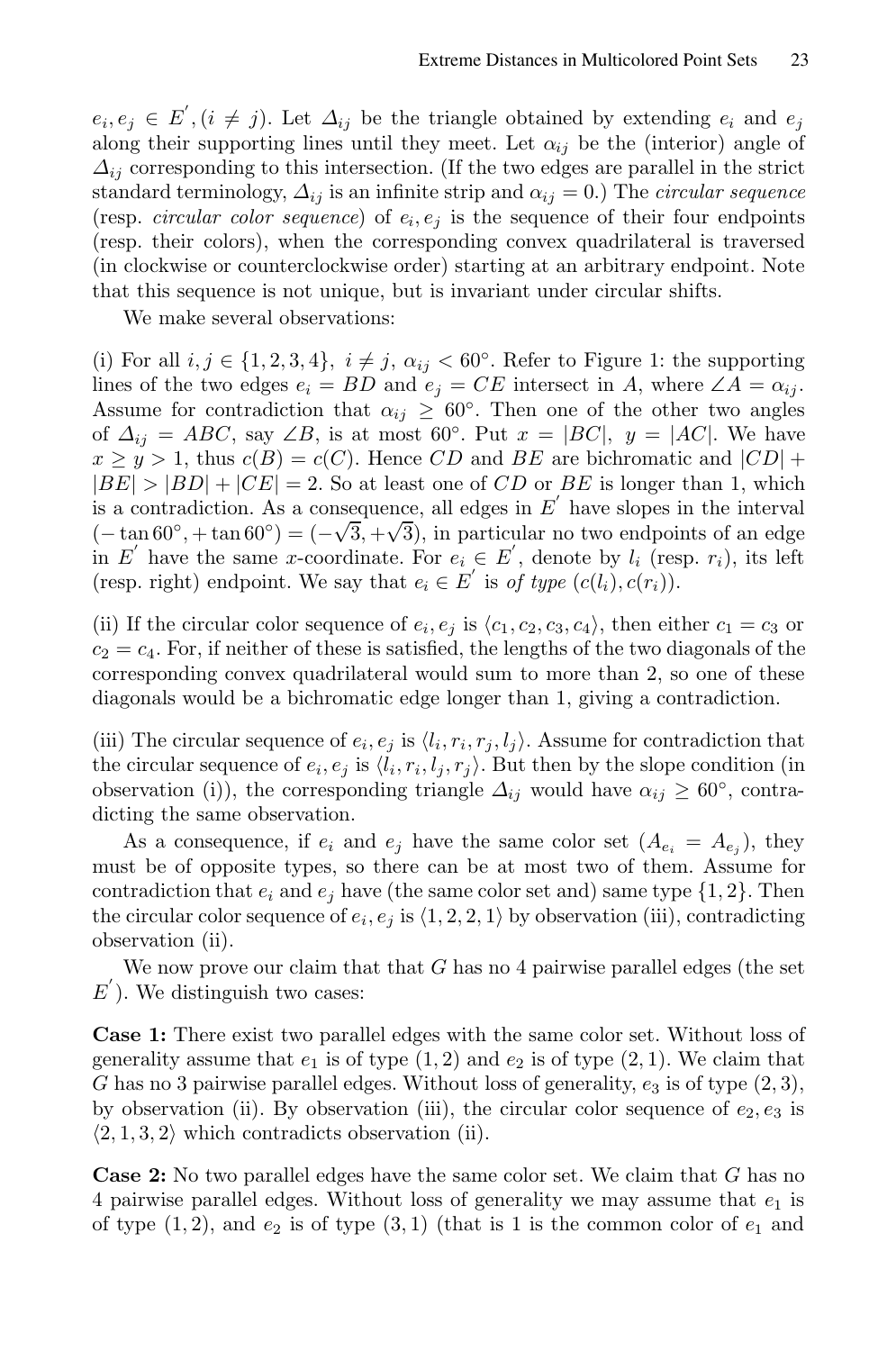*e*2). To satisfy observations (ii) and (iii), *e*<sup>3</sup> is constrained to be of type (2*,* 3). Finally, one can check that there is no valid type choice for *e*4, in a manner consistent with observations (ii) and (iii) and the assumption in this second case (*e*<sup>4</sup> would have an endpoint colored by a new color, say 4, and then it is easy to find two edges with disjoint color sets).

The claim follows completing the proof of the theorem.

A C D E  $e_i$ 

ei

**Fig. 1.** Illustration for the proof of Theorem 7

*Remark 2.* It is not hard to show that  $f_2^{\max}(2, n) = f_2^{\max}(n, n) = n$ . A different approach than that taken in the proof of Theorem 7 leads to an upper bound of 2*n* [15, 20]. A lower bound of  $\frac{3}{2}n - O(1)$  can be obtained for certain values of *k*. However determining an exact bound for the entire range  $2 \leq k \leq n$  remains open.

### **References**

- 1. P. K. Agarwal, H. Edelsbrunner, O. Schwarzkopf and Emo Welzl, Euclidean minimum spanning trees and bichromatic closest pairs, Discrete  $\mathcal B$  Computational Geometry, **6** (1991), 407–422.
- 2. P. K. Agarwal, J. Matoušek and S. Suri, Farthest neighbors, maximum spanning trees and related problems in higher dimensions, *Computational Geometry:* Theory and Applications, **1** (1992), 189–201.
- 3. A. Aggarwal, H. Edelsbrunner, P. Raghavan and P. Tiwari, Optimal time bounds for some proximity problems in the plane, Information Processing Letters, **42**(1) (1992), 55–60.
- 4. J. L. Bentley and M. I. Shamos, Divide-and-conquer in multidimensional space, Proceedings of the 8-th Annual Symposium on Theory of Computing, 1976, 220– 230.
- 5. S. N. Bespamyatnikh, An Optimal Algorithm for Closest-Pair Maintenance, Discrete & Computational Geometry, **19** (1998), 175–195.